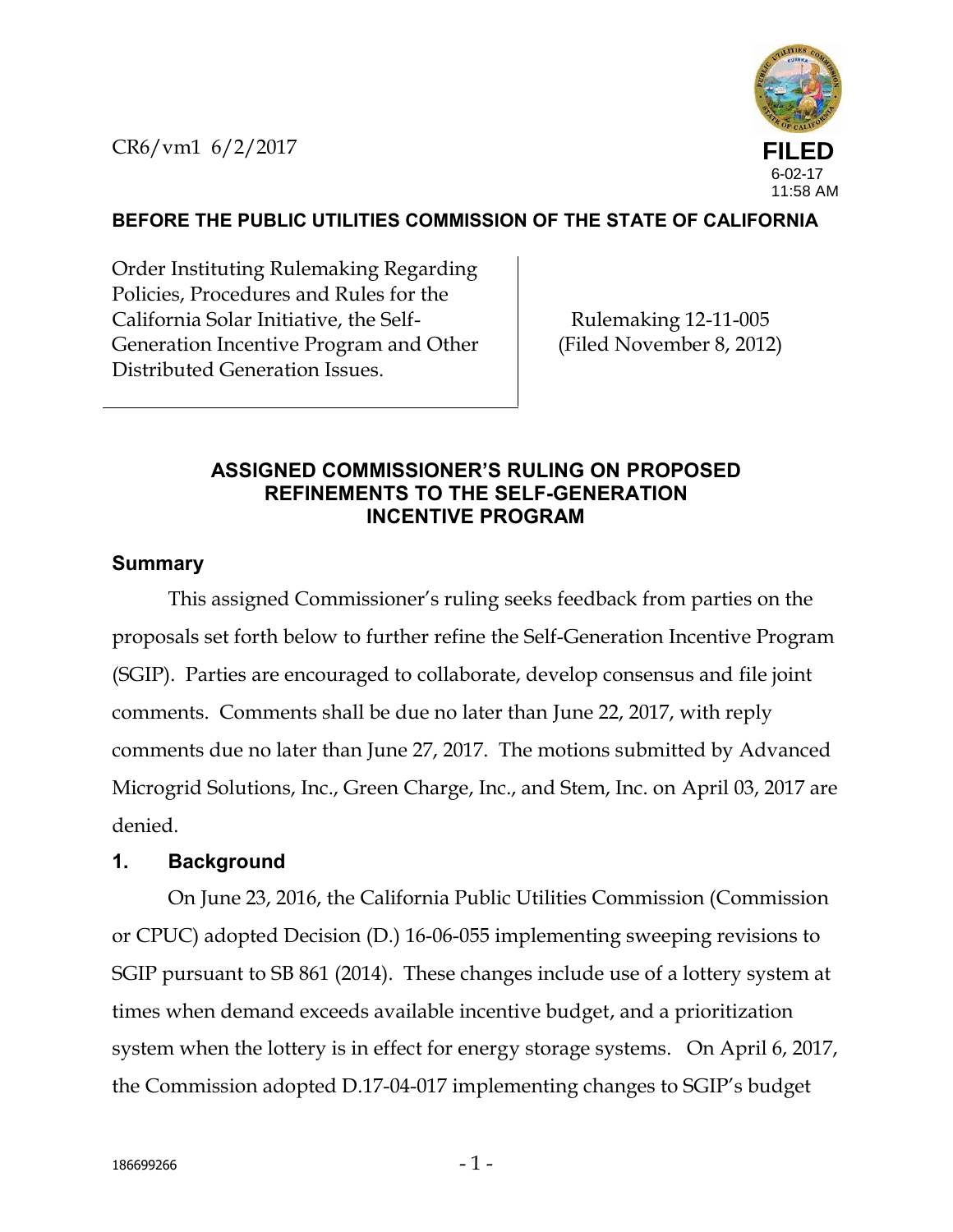pursuant to Assembly Bill (AB) 1637 (Low, 2016). D.17-04-017 increased the annual SGIP budget from \$83 million to \$166 million through 2019, and allocated the new funds to advance SGIP goals of greenhouse gas (GHG) reductions, grid support and market transformation. The Commission also expressed its intent to have a portion of the AB 1637 funds reserved for projects located in disadvantaged communities but deferred implementation to a subsequent decision.

Shortly before the Commission adopted D.17-04-017, Advanced Microgrid Solutions, Inc., Green Charge, Inc., and Stem, Inc., (Joint Storage Parties) filed a motion expressing concern that energy storage projects paired with a solar photovoltaic system (storage plus solar) would secure the entire budget allocated for energy storage projects in the first and highest incentive step, excluding all other types of energy storage projects.<sup>1</sup> The Joint Storage Parties assert that this is a likely outcome due to the priority assigned to such systems in D.16-06-055<sup>2</sup> and that this outcome would contravene the Commission's intent for SGIP.

In their motion, the Joint Storage Parties make two requests of the Commission: 1) that the Commission's Energy Division investigate and report the results of the Step 1 incentive lottery and the implications of the priority

<sup>1</sup> *See* April 3, 2017, Motions for Immediate Staff Investigation of Self-Generation Incentive Program, to Reopen Record and Consider Grid Support Priority and, Requesting Shortened Time for Responses.

<sup>2</sup> In D.16-06-055, the Commission significantly reformed SGIP, including setting three priority criteria in the event that the demand for incentives in a given step was greater than the available funds. The three priorities for energy storage projects are: 1) a project located within the service territory of Los Angeles Department of Water and Power; 2) a project located within the West Los Angeles Local Reliability Area; and 3) a project paired with a renewable generator that elects to take the investment tax credit, or has a preliminary monitoring plan regarding project performance.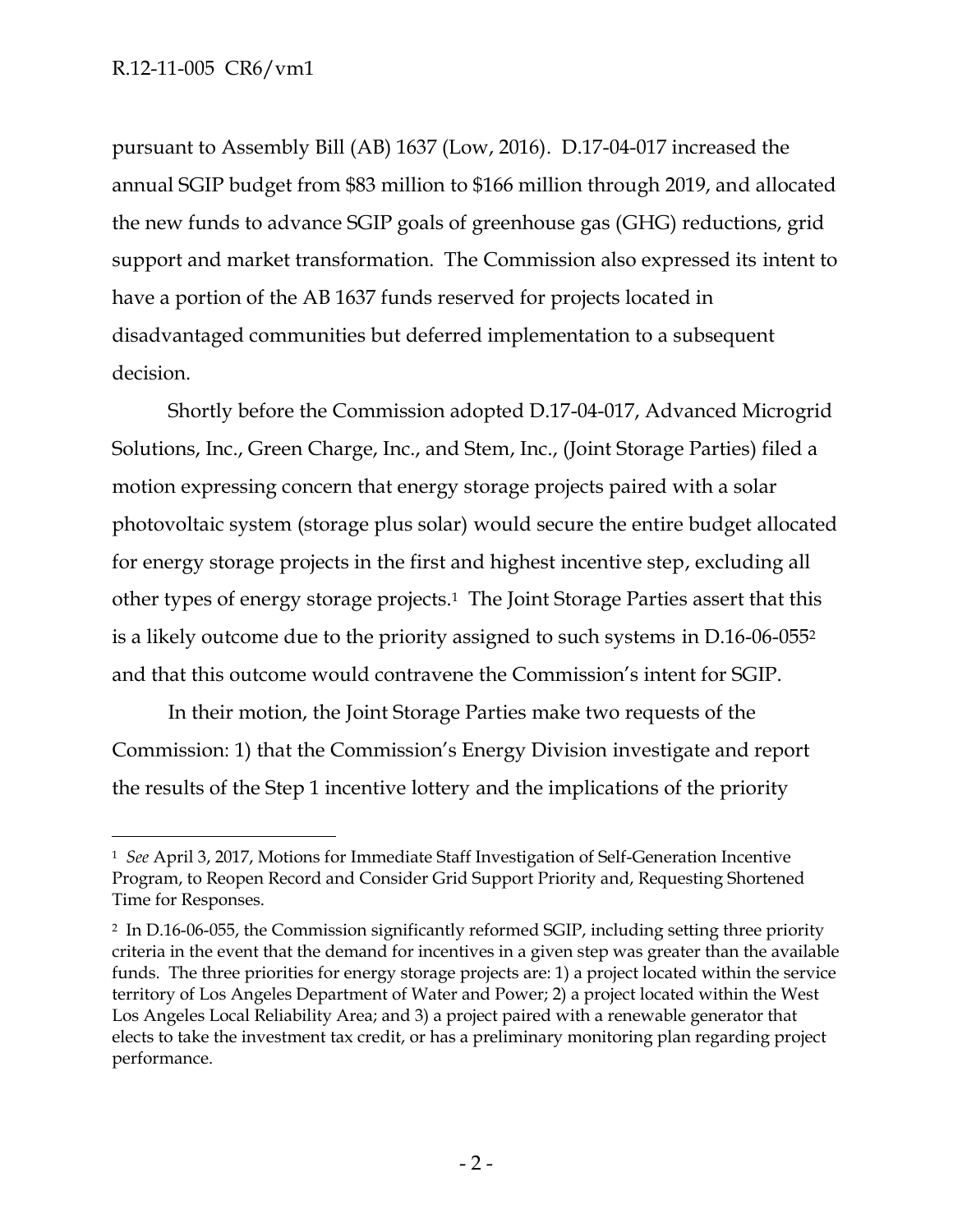designation for solar plus storage; and 2) if "standalone" storage is excluded from the Step 1 incentives due to the solar plus storage priority, then the Commission should "pause" the program to implement a prioritization for standalone storage projects that can demonstrate they will provide benefits to the grid.

# **2. Budget Reservation for Projects Located in Disadvantaged Communities**

The Legislature has indicated in numerous statutes its desire to extend clean energy programs to disadvantaged communities in California. For example, AB 693 (Eggman, 2015) establishes a program to fund solar roofs on multifamily affordable homes in disadvantaged communities.<sup>3</sup> In AB 327 (Perea, 2013), the Legislature directed that the next generation of Net Energy Metering (NEM) tariffs or contracts include specific alternatives designed for growth among residential customers in disadvantaged communities.<sup>4</sup> And in SB 350 (De Leon, 2015) the Legislature established an overarching integrated resource planning process for electric load-serving entities that, in part, must "Minimize localized air pollutants and other greenhouse gas emissions, with early priority on disadvantaged communities identified pursuant to Section 39711 of the Health and Safety Code."<sup>5</sup>

<sup>3</sup> *See* Pub. Util. Code § 2870.

<sup>4</sup> *See* Pub. Util. Code § 2827.1(a)(1).

<sup>5</sup> *See* Pub. Util. Code § 454.52 (a)(1)(H).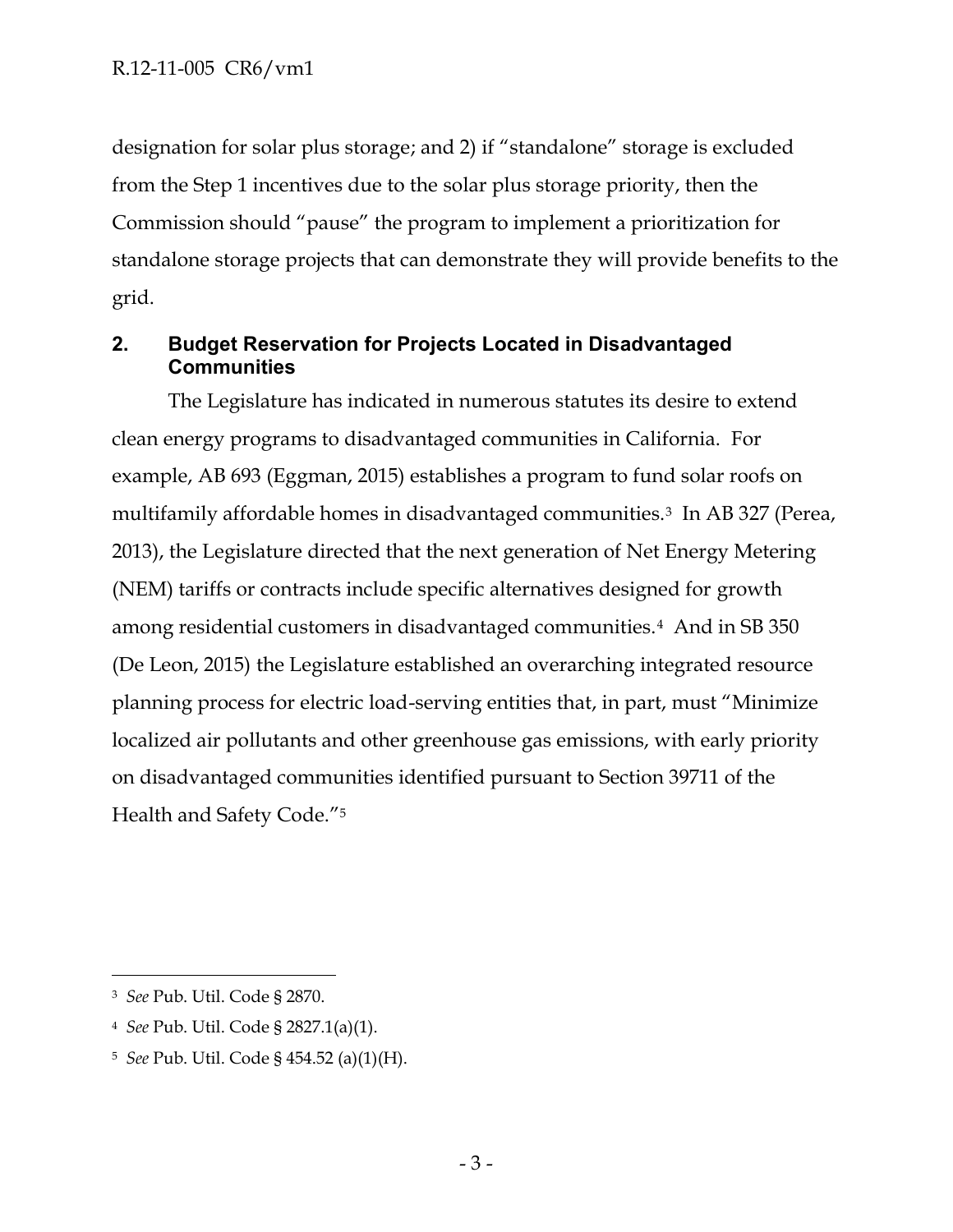Reserving a portion of the SGIP funding for projects located in disadvantaged communities will harmonize SGIP with this legislative intent and other efforts to deploy clean energy resources in an equitable manner.<sup>6</sup>

I propose the following design elements of this program:

- Definition: A disadvantaged community is any census tract that ranks in the statewide top 25% most affected census tracts in the most recently adopted version of the environmental health screening tool, CalEnviroScreen.<sup>7</sup>
- Budget: Twenty (20) percent of the budget allocated to Steps 3-5 for energy storage projects and Steps 2-3 for renewable energy projects shall be reserved for projects located in a disadvantaged community.
- Implementation:
	- o Each PA's disadvantaged community budget will be equal to the proportion of disadvantaged communities in that PA's service territory out of the total number of disadvantaged communities across all four PA service territories.
	- o Each PA will establish discrete "buckets" to contain the budget reserved for disadvantaged communities. Therefore, if the total remaining incentive budget for an open incentive step is reserved for disadvantaged communities, then projects without this locational attribute may advance to the next incentive step. In other words, the budgets available for disadvantaged communities and non-disadvantaged communities

<sup>6</sup> The SGIP program is established in Pub. Util. Code § 379.6.

<sup>7</sup> CalEnviroScreen was developed by the Office of Environmental Health Hazard Assessment (OEHHA) on behalf of the California Environmental Protection Agency (CalEPA) pursuant to Section 39711 of the Health and Safety Code. Information about CalEnviroScreen is available here. https://oehha.ca.gov/calenviroscreen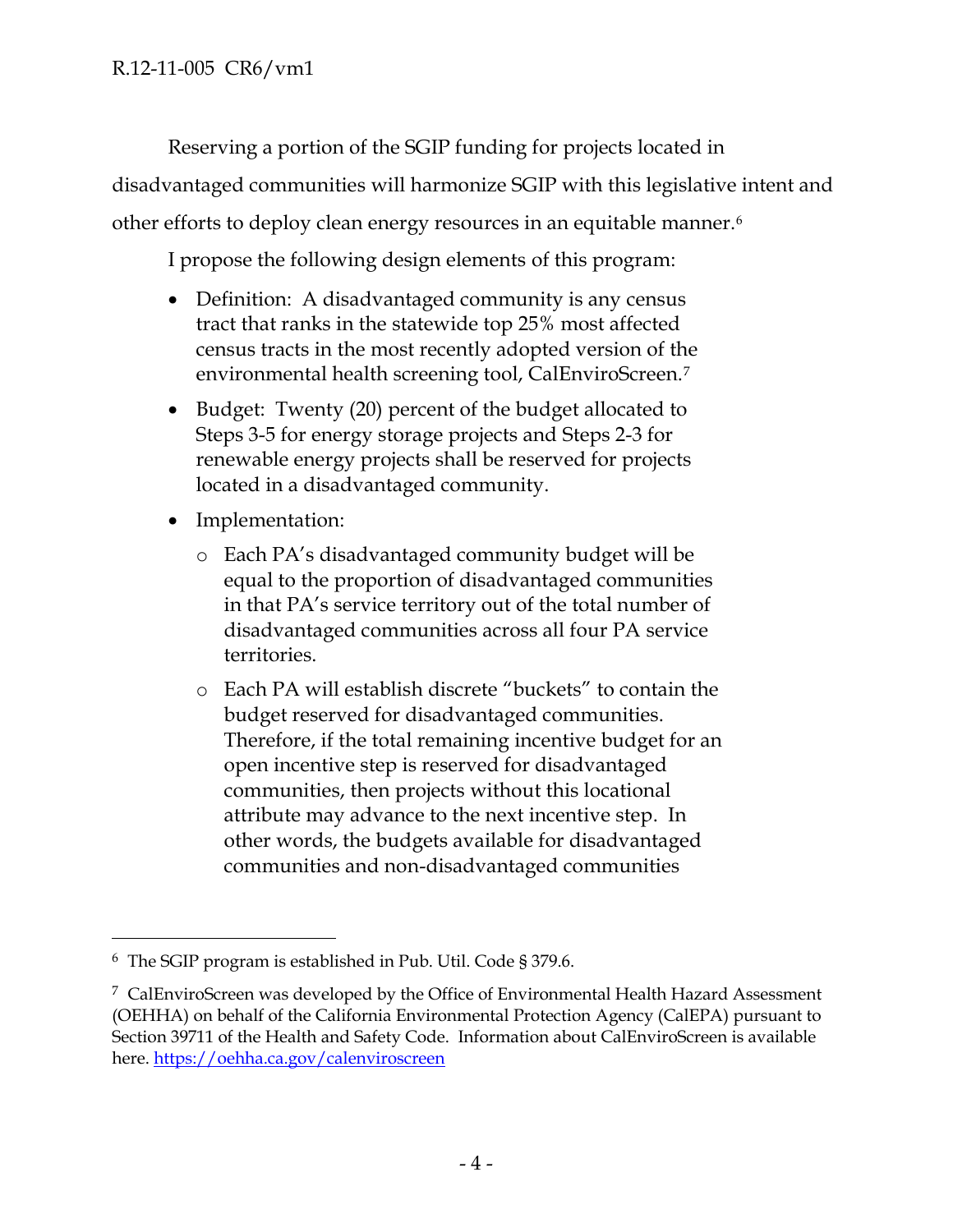would operate independently of each other between incentive steps.

- o A project located in a disadvantaged community can access the budget available to projects not located in a disadvantaged community, but the reverse shall not be allowed.
- o The developer cap would continue to apply on a statewide basis to the large-scale and small residential energy storage budgets as a whole. The developer cap shall not apply separately to the buckets for disadvantaged communities and non-disadvantaged communities.
- o Implementing this policy requires technical changes to the SGIP application portal. These changes will be made in time for the opening of Step 3. If these changes cannot be implemented by that time, the opening of Step 3 will be postponed until this policy can be implemented.
- Illustrative Example:
	- o Assume a total statewide Step 3 SGIP budget for energy storage projects greater than 10 kilowatts (kW) in size is approximately \$93 million (M). 20% of the Step 3 budget, \$18.6 M, must be reserved for projects located in disadvantaged communities.
	- o If a PA's share of the statewide SGIP incentive budget is 40% and its service territory includes 55% of the total disadvantaged communities across the four PAs' service territories, then:
		- Total Step 3 incentive budget for that PA is \$37.2 million (0.4 x \$93 M), of which
		- Step 3 disadvantaged community budget is \$10.23 million (0.55 x \$18.6 M) for that PA, and
		- Step 3 non-disadvantaged community budget is \$26.97 million for that PA (\$37.2 M - \$10.23 M).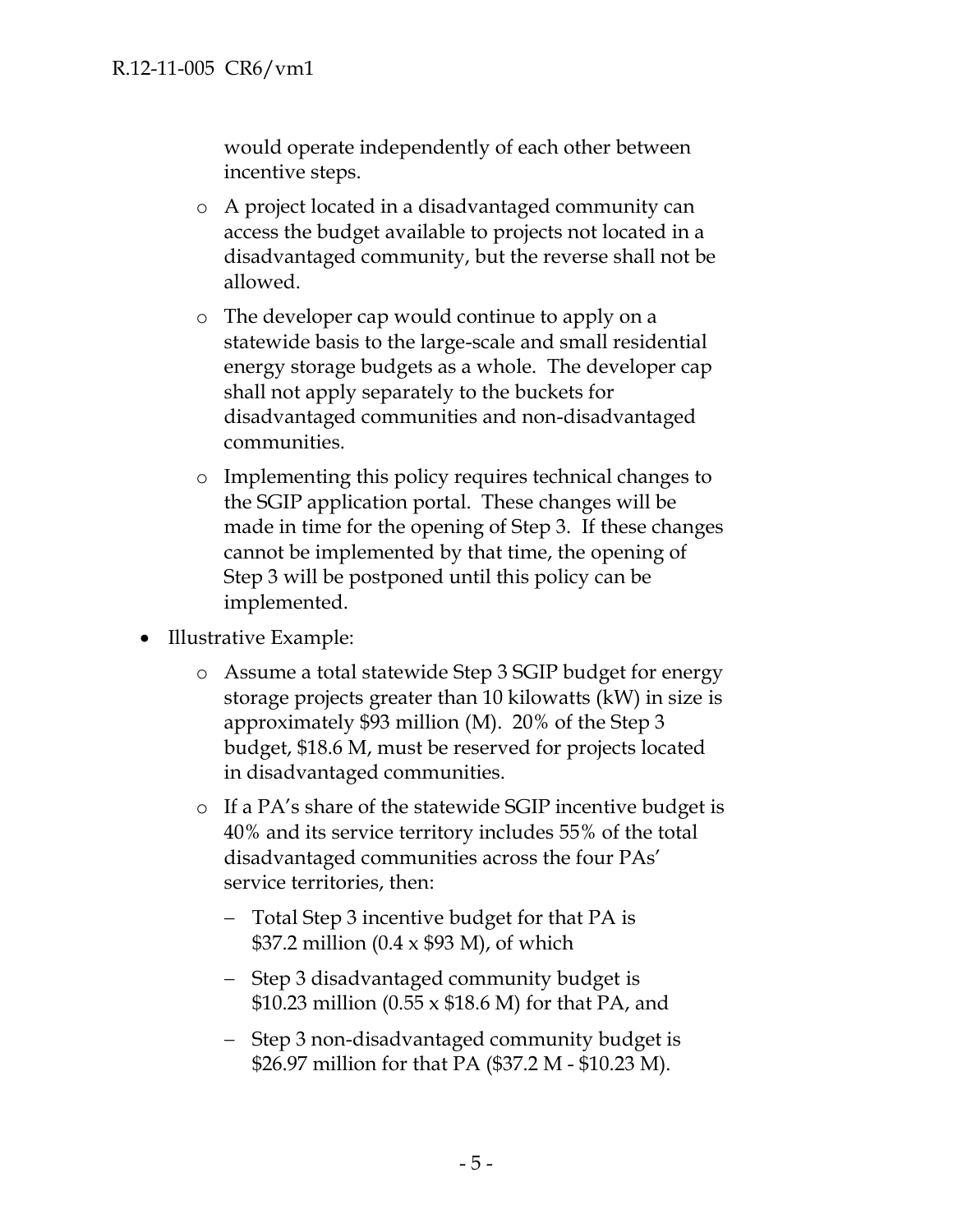- o If this same PA receives applications for \$40 million of which \$5.23 million represents projects located in disadvantaged communities, then:
	- Step 3 incentives are fully subscribed for projects not located in a disadvantaged community, and applications for such projects must wait until to reapply Step 4 for incentives; and
	- There is \$5 million remaining in Step 3 disadvantaged community budget.

### **3. Grid Services as an SGIP Eligibility Requirement**

The statute governing SGIP states that it is the Legislature's intent that SGIP "improve efficiency and reliability of the distribution and transmission system" and reduce peak demand and ratepayer costs.<sup>8</sup> The Commission strengthened these policy objectives in its recent decision reforming SGIP by setting three core policy goals for the program, which include "grid support."<sup>9</sup> Projects funded by SGIP over the years have promoted customer self-sufficiency, reduced customer demand, and increased the diversity of our energy supply.

Especially given the integration challenges faced with increasingly higher penetration of renewable resources, it is important to make explicit that SGIP-funded projects should provide grid benefits. These benefits do not need to be uniform or limited as these benefits or services may vary by technology type or within a given technology, and from project to project.

<sup>8</sup> Pub. Util. Code § 379.6(a)(1). *See also* Pub. Util. § 379.6(e) requiring that eligible technologies, among other characteristics, shift onsite energy use to off-peak time periods or reduce demand from the grid by offsetting some or all of the customer's onsite energy load, including, but not limited to, peak electric load.

<sup>9</sup> The three broad policy goals set in D.16-06-055 are (1) enhanced environmental benefits, through reduced emissions of GHGs and criteria air pollutants, (2) grid support, and (3) market transformation.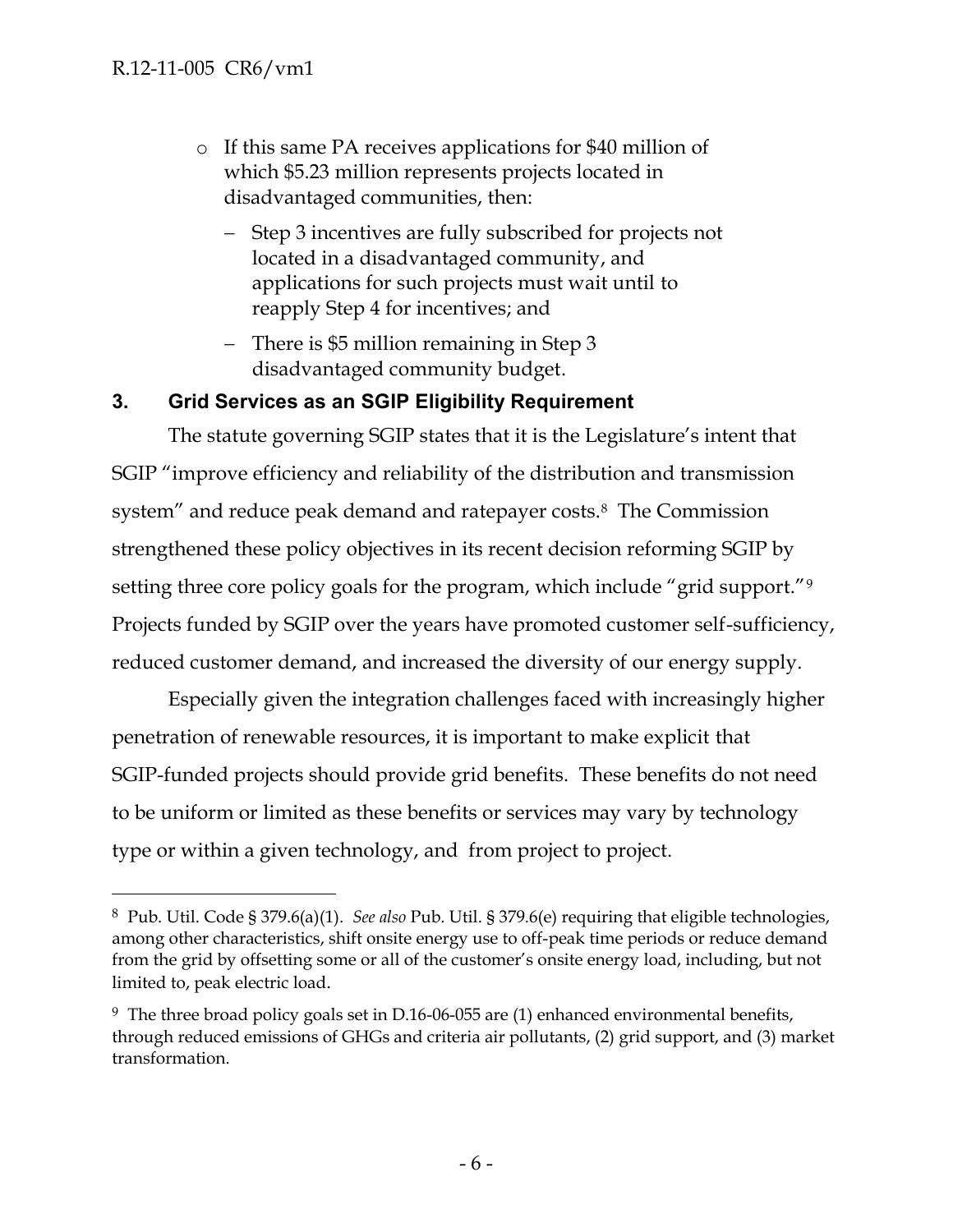To ensure these grid benefits from SGIP projects, I propose the following

modifications to the eligibility requirements for SGIP energy storage projects.

- All non-residential customers seeking incentives for an SGIP energy storage system must do at least one of the following:
	- o take service on the utility's critical peak pricing (CPP) rate from the date of permission to operate (PTO) for the energy storage system, or
	- o participate as an aggregated demand response (DR) or distributed energy resource (DER) product that is bid into the California Independent System Operator's (CAISO) wholesale markets.
- All residential customers seeking incentives for an SGIP energy storage system must do at least one of the following:
	- o take service on a CPP rate offered by their utility from the date of PTO for the energy storage system, or
	- o take service on a time-of-use (TOU) rate, or
	- o participate as an aggregated demand response (DR) or distributed energy resource (DER) product that is bid into the CAISO's wholesale markets.
	- o Necessarily, this would mean that the current option residential customers have to avoid TOU or CPP rates if they discharge during peak periods, adopted by CPUC Resolution E-4717, would be eliminated.

# **4. No Additional Priorities for Lottery**

On two different occasions the Commission has considered adopting

operational requirements for energy storage systems.<sup>10</sup> In both cases the

Commission elected to wait on adopting any requirements. The Joint Storage

<sup>10</sup> *See* Assigned Commissioner Rulings dated November 23, 2015 and December 30, 2017.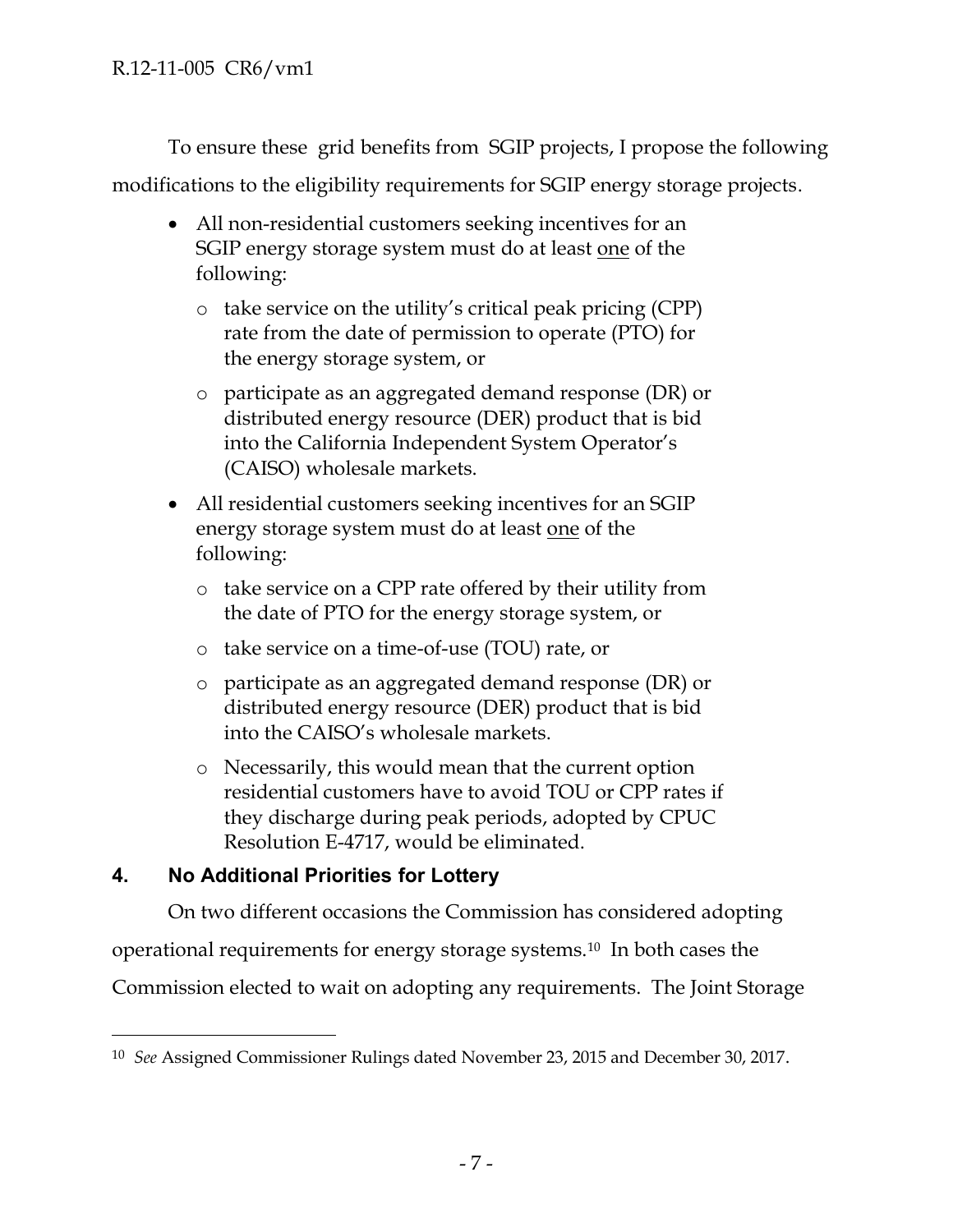Parties April 3, 2017 motion has brought this issue to the fore again by highlighting that certain storage projects with significant grid benefits could potentially be excluded under the current prioritization system.

At this time, we lack evidence that stand-alone energy storage projects have been or will be excluded in SGIP as a result of the priorities adopted by the Commission in D.16-06-055. Further, there is no need for staff to undertake an "investigation," as requested by the Joint Storage Parties. Program Administrators are reviewing hundreds of Step 1 applications to determine eligibility, work that is conducted in close coordination with Energy Division staff. It would be unreasonable to divert staff resources from this important work.

In the meantime, Step 2 will open on June 5, 2017, at which point over \$102 million becomes available for large energy storage projects and approximately \$14 million for small residential energy storage projects.<sup>11</sup> This is more than twice the budget available for these resources in Step 1.

Also, the eligibility requirements proposed above would apply to all energy storage projects (if adopted by the Commission), which will help harness the potential grid benefit from these resources. Therefore, it is unnecessary to consider changes or supplements to the recently adopted policies contested by the Joint Storage Parties. Accordingly, the motions submitted by Advanced Microgrid Solutions, Inc., Green Charge, Inc., and Stem, Inc. on April 03, 2017 are denied.

<sup>11</sup> As reported on June 1, 2017 at http://www.cpuc.ca.gov/General.aspx?id=5935